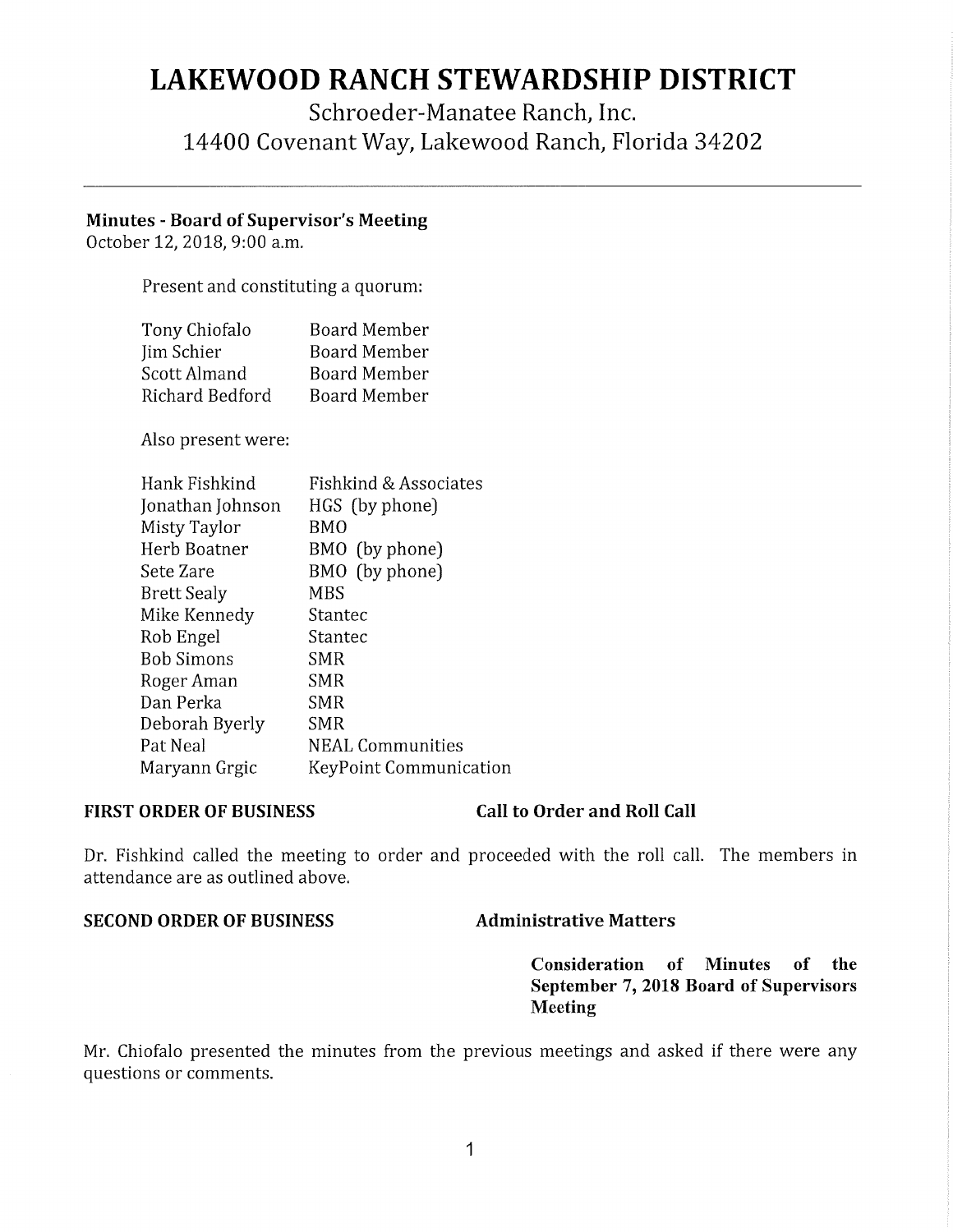On MOTION by Mr. Bedford, seconded by Mr. Schier, with all in favor, the Board of Supervisors of the Lakewood Ranch Stewardship District approved the minutes of the September 7, 2018 Board of Supervisors Meeting.

### **THIRD ORDER OF BUSINESS Business Matters**

**Consideration of Matters Relative to the Isles of Lakewood Ranch Project** 

- **A. Public Hearing on the Imposition of Special Assessments** 
	- <sup>o</sup>**Public Comments and Testimony**
	- <sup>o</sup>**Board Comments**
- **B. Consideration of Resolution 2019-01, Levying Master Special Assessments**

Dr. Fishkind noted that the public hearing had been duly noticed.

On MOTION by Mr. Schier, seconded by Mr. Bedford, with all in favor, the Board of Supervisors of the Lakewood Ranch Stewardship District opened the Public Hearing.

There were no public comments.

On MOTION by Mr. Schier, seconded by Mr. Bedford, with all in favor, the Board of Supervisors of the Lakewood Ranch Stewardship District closed the Public Hearing.

Mr. Kennedy and Dr. Fishkind confirmed that there had been no changes to the Engineer's repor<sup>t</sup> or Methodology report previously presented to the Board. Dr. Fishkind also confirmed that in his professional opinion the assessments are fairly reasonably allocated among the properties burdened by the assessments and that the benefits of the improvements exceed the burden of the proposed assessments.

On MOTION by Mr. Bedford, seconded by Mr. Almand, with all in favor, the Board of Supervisors of the Lakewood Ranch Stewardship District approved Resolution 2019-01, Levying Master Special Assessments.

**FOURTH ORDER OF BUSINESS Consideration of IBA Supplement to MBS Investment Banking Agreement (NE Sector - Phase lB; NE Sector** - **Crosswind Project; Northwest Sector/Lakewood Centre)** 

Mr. Sealy reviewed the update to the MBS Investment Banking Agreement. The timing of the Toll Brothers Project was discussed.

On MOTION by Mr. Almand, seconded by Mr. Bedford, with all in favor, the Board of Supervisors of the Lakewood Ranch Stewardship District approved the IBA Supplement for the NE Sector - Phase 1B; the NE Sector - Crosswind Project; and the Northwest Sector/Lakewood Centre.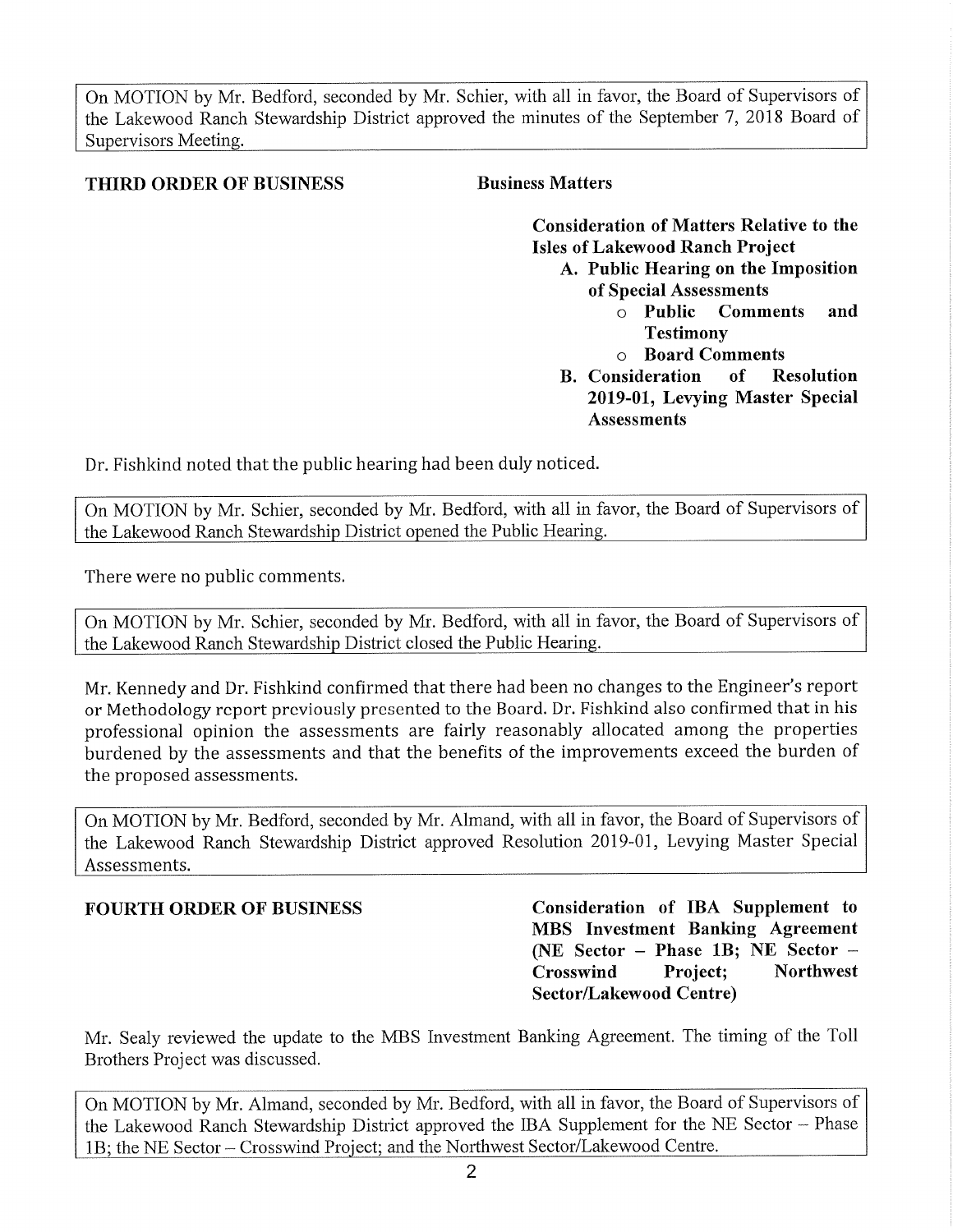**FIFTH ORDER OF BUSINESS Consideration of Bid Award for Waterside Place Boulevard and Waterside Place Park Earthwork** 

- **A. Award Recommendation Letter and Bid Tabulation**
- **B. Resolution 2019-02, Award of Contract**

Mr. Engel presented the recommendation to award the contract for Waterside Place Boulevard and Waterside Place Park Earthwork to Woodruff & Sons, Inc. for the total bid amount of \$[981,633.29](https://981,633.29).

On MOTION by Bedford, seconded by Mr. Almand, with all in favor, the Board of Supervisors of the Lakewood Ranch Stewardship District approved Resolution 2019-02, awarding the contract for Waterside Place Boulevard and Waterside Place Park Earthwork to Woodruff & Sons, Inc.

**SIXTH ORDER OF BUSINESS Consideration of Bid Award for Waterside East/West Transmission Mains** 

- **A. Award Recommendation Letter and Bid Tabulation**
- **B. Resolution 2019-03, Award of Contract**

Mr. Engel presented the recommendation to award the contract for Waterside East/West Transmission Mains to E.T. MacKenzie of Florida, Inc. for the total bid amount of \$[3,979,364.75](https://3,979,364.75).

On MOTION by Almand, seconded by Mr. Schier, with all in favor, the Board of Supervisors of the Lakewood Ranch Stewardship District approved Resolution 2019-03, awarding the contract for the Waterside East/West Transmission Mains to E.T. MacKenzie of Florida, Inc.

**SEVENTH ORDER OF BUSINESS Consideration of Bid Award for White Eagle Boulevard, Phase V at Lakewood Ranch** 

**A. Award Recommendation Letter and Bid Tabulation** 

Mr. Engel presented the recommendation to award the contract for White Eagle Boulevard, Phase Vat Lakewood Ranch to Woodruff & Sons, Inc. for the total bid amount of \$[309,533.46](https://309,533.46), which is below the threshold.

On MOTION by Bedford, seconded by Mr. Almand, with all in favor, the Board of Supervisors of the Lakewood Ranch Stewardship District approved awarding the contract for White Eagle Boulevard, Phase V at Lakewood Ranch to Woodruff & Sons, Inc.

### **EIGHTH ORDER OF BUSINESS Financial Matters**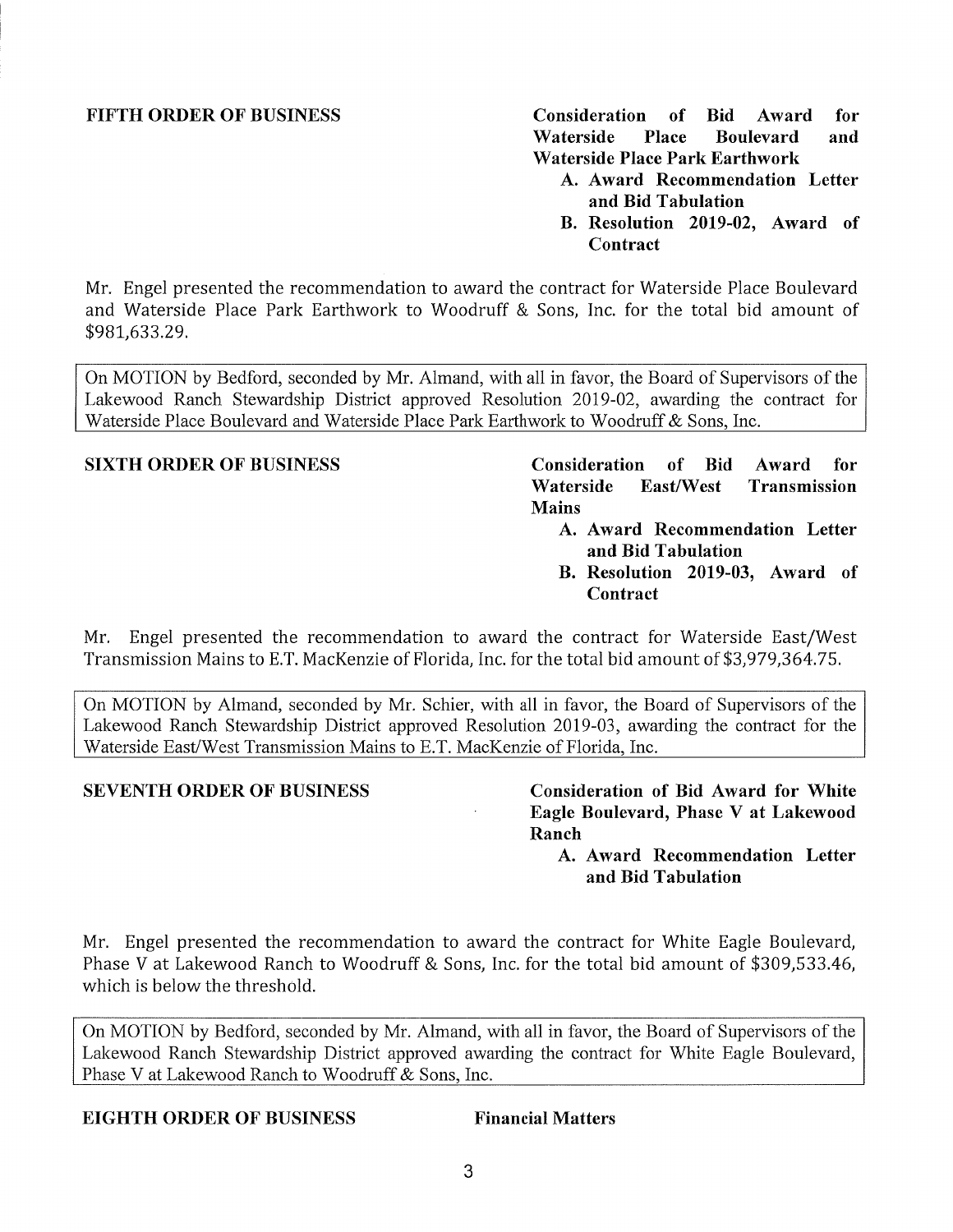**4** 

Mr. Almand presented for the Board's Consideration:

## **Draw Requests & Requisitions**

### **Requisition List for Draw No. 14 for Del Webb - Series 2017 A Bond**

On MOTION by Mr. Schier, seconded by Mr. Bedford, with all in favor, the Board of Supervisors of the Lakewood Ranch Stewardship District approved Draw No. 14, Del Webb - Series 2017 A Bond.

### **Requisition List for Draw No. 45 for Lakewood Centre North-Series 2015 A**

On MOTION by Mr. Schier, seconded by Mr. Bedford, with all in favor, the Board of Supervisors of the Lakewood Ranch Stewardship District approved Draw No. 45 for Lakewood Centre North - Series 2015 A.

### **Requisition List for Draw No. 17 Lakewood Centre South Pre-Funding**

On MOTION by Mr. Schier, seconded by Mr. Bedford, with all in favor, the Board of Supervisors of the Lakewood Ranch Stewardship District approved Requisition No. 17 for Lakewood Centre South.

### **Requisition List No. 3 Northeast Sector Phase lA Series 2018 Bond**

On MOTION by Mr. Schier, seconded by Mr. Bedford, with all in favor, the Board of Supervisors of the Lakewood Ranch Stewardship District approved Requisition List No. 3 for Northeast Sector Phase IA.

> **Requisition List for Draw No. 33 The Villages of Lakewood Ranch South**  - **Series 2016 A Bond**

On MOTION by Mr. Schier, seconded by Mr. Bedford, with all in favor, the Board of Supervisors of the Lakewood Ranch Stewardship District approved Draw No. 33 for The Villages of Lakewood Ranch South - Series 2016 A.

### **NINTH ORDER OF BUSINESS Compilation Report**

There were no comments to the Compilation Report.

### **TENTH ORDER OF BUSINESS** Staff Reports

**Manager's Report-** Dr. Fishkind asked for the Board's permission to transition from agenda books to tablets over the course of the next months.

**Attorney's Report-** No Report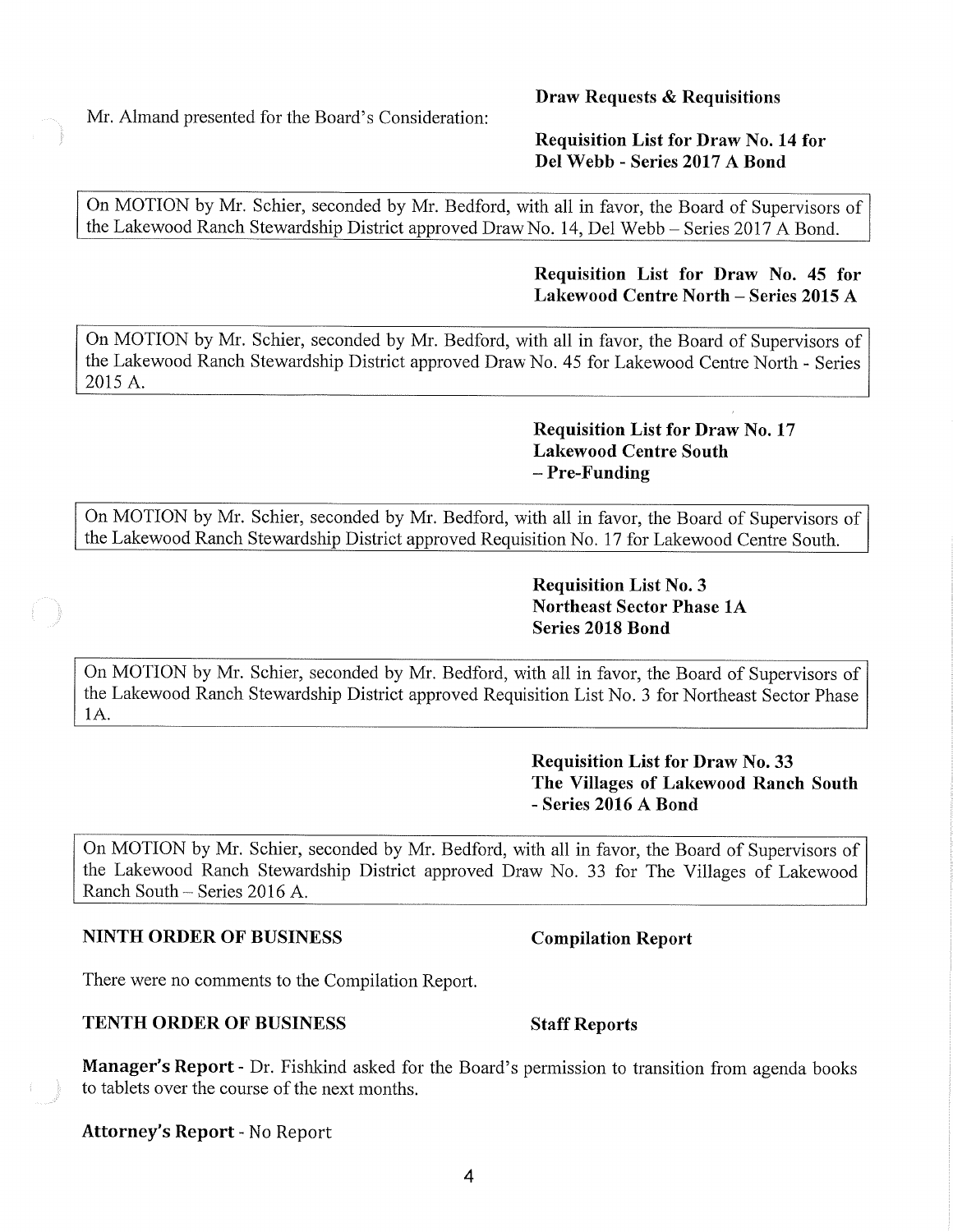**Engineer's Report** - Mr. Engel presented for the Board Approval:

**Specific Authorization No. 104 Stantec General District Engineering Services (Fiscal Year 2018-2019)** 

On MOTION by Mr. Almand, seconded by Mr. Schier, with all in favor, the Board of Supervisors of the Lakewood Ranch Stewardship District approved Specific Authorization No. 104, Stantec.

> **Specific Authorization No. 105 Stantec Services Associated with Lakewood Ranch Stewardship District Waterside Village Signage**

On MOTION by Mr. Almand, seconded by Mr. Schier, with all in favor, the Board of Supervisors of the Lakewood Ranch Stewardship District approved Specific Authorization No. 105, Stantec.

> **Change Order No. 59 Under Specific Authorization No. 80 Stantec Northeast Sector Roadway Intersection Analysis**  *I*

On MOTION by Mr. Almand, seconded by Mr. Schier, with all in favor, the Board of Supervisors of the Lakewood Ranch Stewardship District approved Change Order No. 59 Under Specific Authorization No. 80, Stantec.

> **Change Order No. 60 Under Specific Authorization No. 91 Stantec East-West Force Main and Water Main Extension Project**

On MOTION by Mr. Schier, seconded by Mr. Bedford, with all in favor, the Board of Supervisors of the Lakewood Ranch Stewardship District approved Change Order No. 60 Under Specific Authorization No. 91, Stantec.

> **Change Order No. 61 Under Specific Authorization No. 69 Stantec The Masters Avenue Extension East (Players Drive to Bourneside Boulevard)**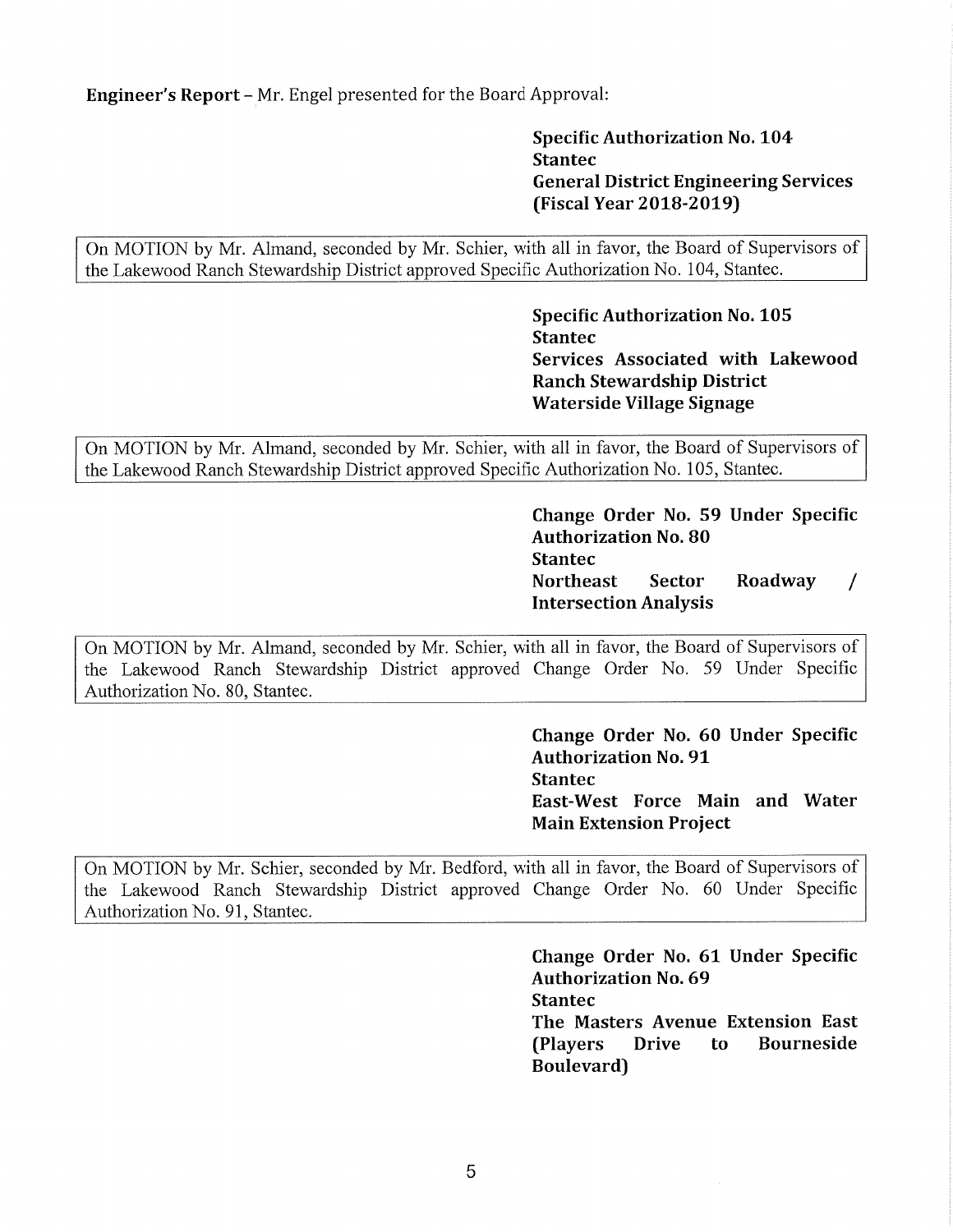On MOTION by Mr. Almand, seconded by Mr. Bedford, with all in favor, the Board of Supervisors of the Lakewood Ranch Stewardship District approved Change Order No. 61 Under Specific Authorization No. 69, Stantec.

> **Change Order No. 62 Under Specific Authorization No. 39 Stantec**  44th **Avenue East Phase IV**

On MOTION by Mr. Almand, seconded by Mr. Bedford, with all in favor, the Board of Supervisors of the Lakewood Ranch Stewardship District approved Change Order No. 62 Under Specific Authorization No. 39, Stantec.

> **Change Order No. 1 C**& **M Road Builders, Inc. Waterside Neighborhood 8 Scope changes including the addition of Phase 2 and revisions/updates to Phase 1**

Mr. Engel confirmed that the change order is within the scope of the budget. Mr. Simons provided details.

On MOTION by Mr. Bedford, seconded by Mr. Schier, with all in favor, the Board of Supervisors of the Lakewood Ranch Stewardship District approved Change Order No. 1, C & M Road Builders, Inc.

> **Change Order No. 1 Woodruff** & **Sons, Inc. Villages of Lakewood Ranch Lakewood Ranch Blvd** - **(Fruitville-S. Vlgs) Direct Material Purchases**

On MOTION by Mr. Schier, seconded by Mr. Bedford, with all in favor, the Board of Supervisors of the Lakewood Ranch Stewardship District approved Change Order No. 1, Woodruff & Sons, Inc.

Mr. Simons presented for the Board's approval: **Work Authorization** 

**DMK Associates School Avenue Roadway Planning, Engineering, Land Surveying, Utility and Permitting Services** 

Mr. Bedford provided details.

On MOTION by Mr. Schier, seconded by Mr. Bedford, with all in favor, the Board of Supervisors of the Lakewood Ranch Stewardship District approved Work Authorization, DMK Associates.

**ELEVENTH ORDER OF BUSINESS Supervisor Requests**